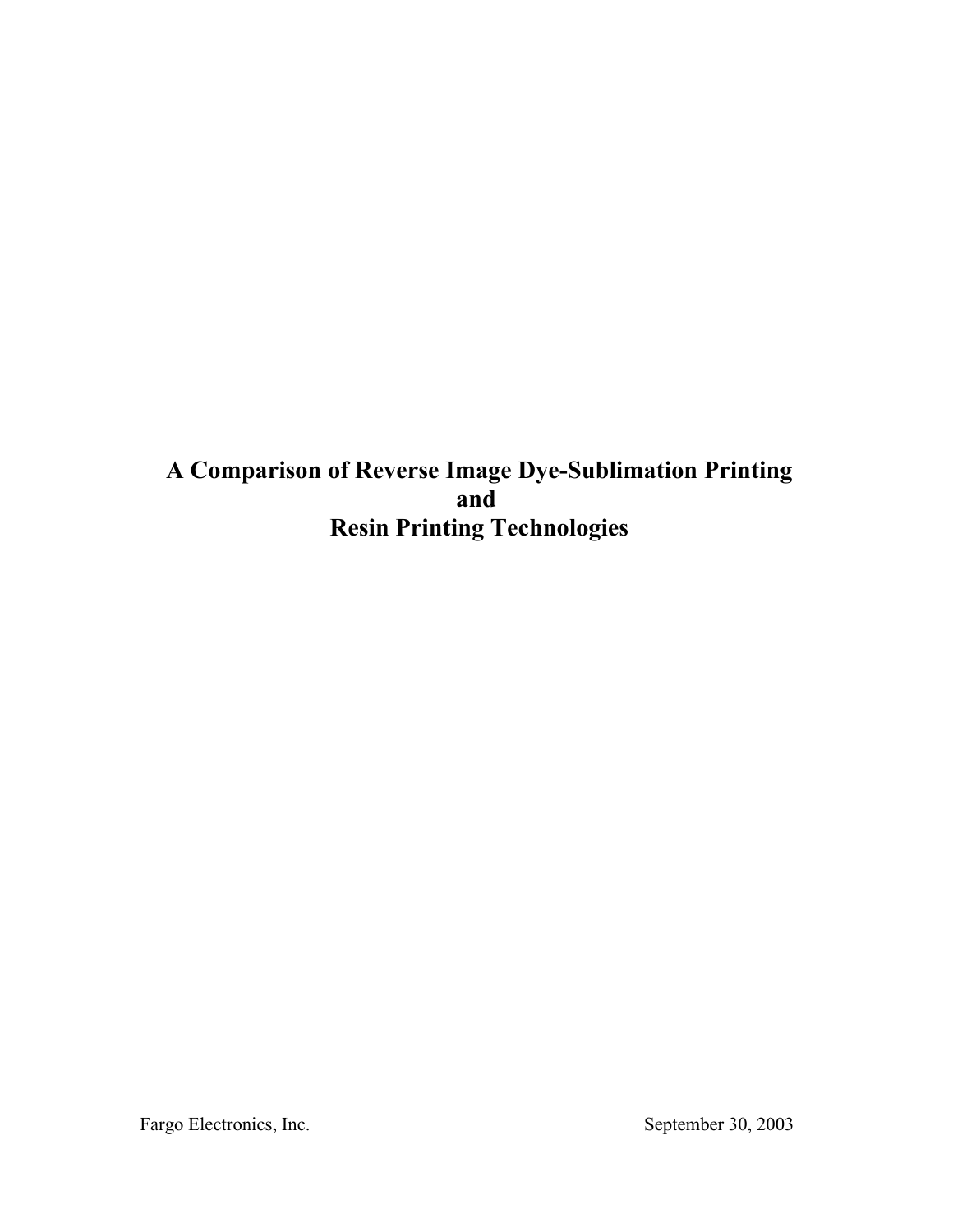#### **Executive Summary**

There are many printing technologies that can be used to produce identification cards. Over the past ten years there has been a sweeping change from photographic, film-based analog printing to digital printing using dye-sublimation inks. The vast majority of identification cards produced today are personalized using direct-to-card dye-sublimation printing technology. Recently, reverse image printing technology, with the capability of applying dye-sublimation inks onto a special transfer film, has become the technology of choice for cards using embedded electronics.

This paper explains the many advantages of the industry-standard, dye-sublimation technology as it relates to reverse image printing on technology-rich identification cards. It also illustrates the superiority of dye-sublimation technology for identification card production as opposed to printing with resin "dot" technology.

Dye-sublimation technology is the superior technology for the personalization of identification cards in three critical areas:

- Print Quality
- Card Security
- Card Durability

In the fourth critical area, bar code printing, both of the evaluated technologies are equal since both use resin "dot" technology for the printing of machine-readable bar codes.

Reverse image dye-sublimation printing technology continues to be the optimum choice for the personalization of high quality, durable identification cards containing proximity circuits, contact chips or contactless integrated circuit chips.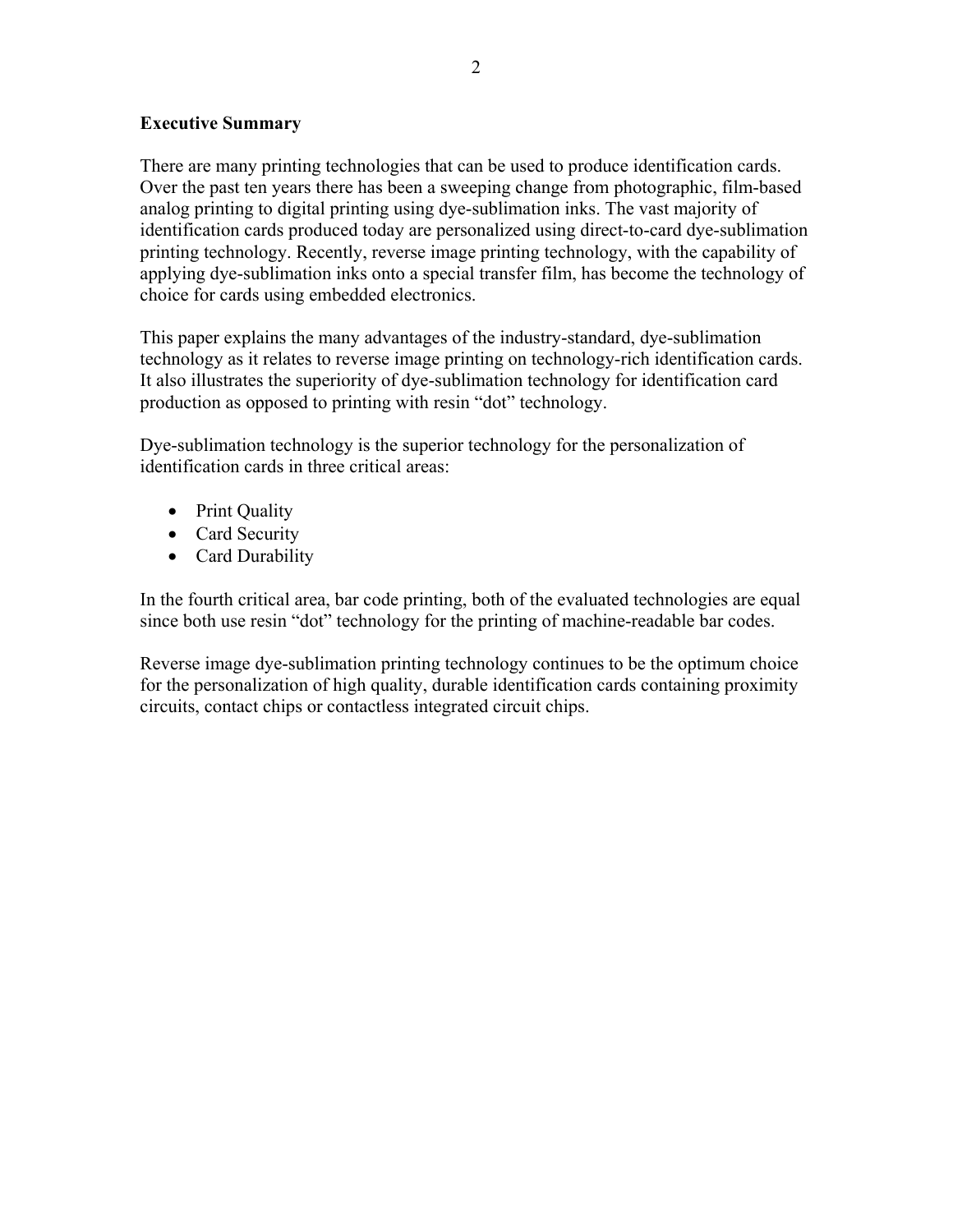#### **Introduction**

There are many printing technologies that can be used to produce identification cards. This paper will illustrate the strengths of reverse image dye-sublimation technology and why use of this technology leads to highly secure and durable identification cards.

There are two methods to print identification cards using dye-sublimation technology - direct-to-card (DTC) and reverse image. In direct-to-card printing, the printhead comes in contact with the card. With the reverse image process, the printhead prints dyesublimation images onto a clear film called Intermediate Transfer Media (InTM). This image is then fused to the surface of a card with heat and pressure. When combined with advanced encoding and lamination technology, the reverse image printing process offers the best solution for critical card security applications utilizing technology cards. (Technology cards are those cards with embedded electronics such as proximity circuits, contact chips or contactless integrated circuit chips.)

To ensure the highest quality print images and bar codes on technology cards, reverse image technology is also recommended over traditional direct-to-card dye-sublimation printing technology. Since reverse image printing transfers dyes and resins directly onto smooth, flexible InTM Film, the printhead never comes in contact with the card surface itself. As such, technology card surface imperfections such as smart chips that are not even with the card surface, ridges caused by internal RFID antennae and debris do not affect print quality.

## **1. Image Quality**

The reverse image dye-sublimation printing process does not use individual "dots" of ink or resin. Ink dots are common in inkjet, laser and resin printing as the ink (or resin) is transferred to a paper page, card or other substrate in the form of a "dot" of ink. Dyesublimation printing technology is a diffusion process that melds colors together into a smooth, continuous tone, producing over 16.7 million colors. In Illustration 1 (below), a comparison is made between the resolution of dye-sublimation printing and resin "dot" printing. Dye-sublimation produces continuous tones that achieve extremely high resolution.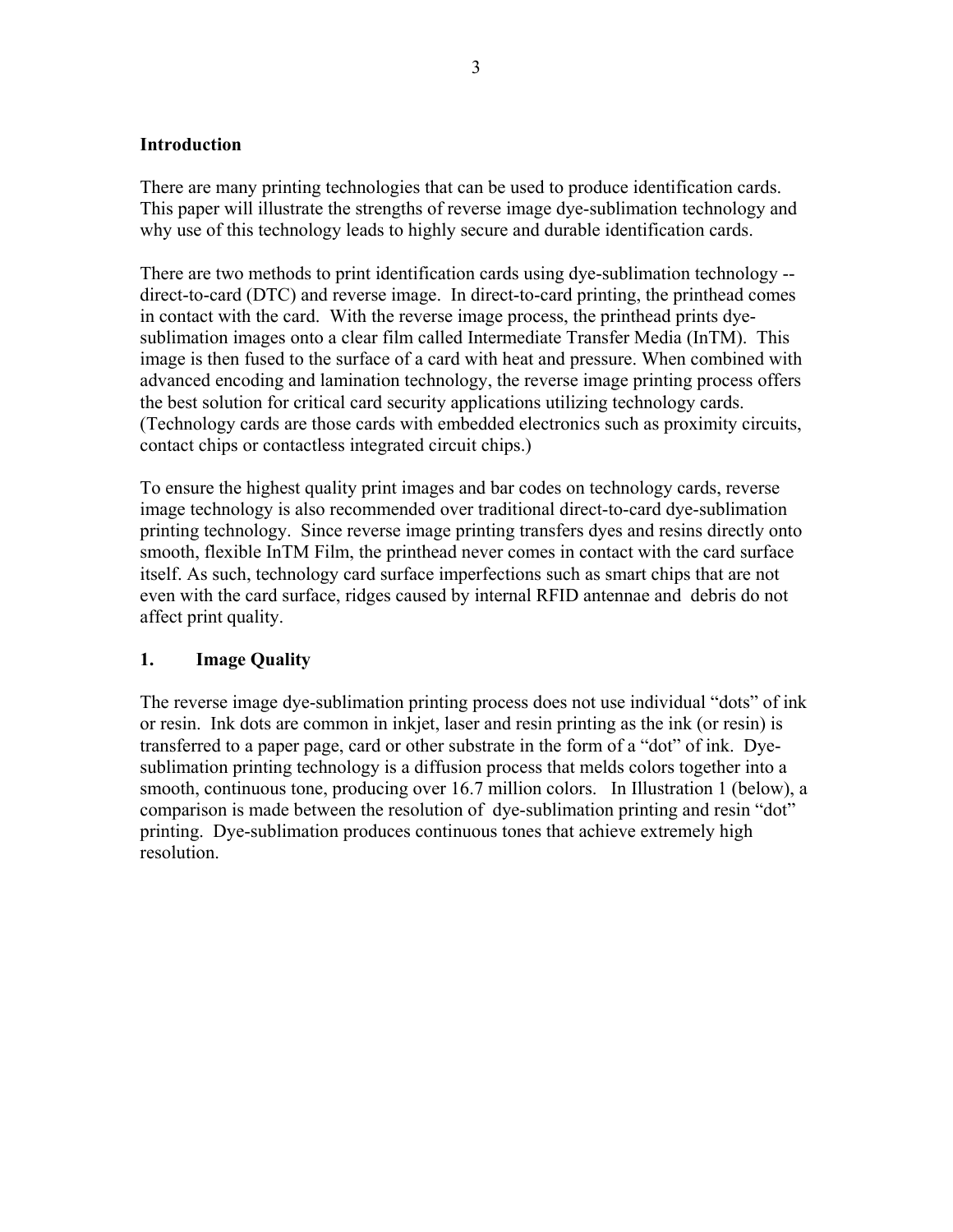#### **Illustration 1.**



Color resin printing uses yellow, magenta and cyan to create a limited range of colors. To create this limited color range, each individual colored dot is place on top of another color in order to create color combinations. Even though resin printing may use a higher dots-per-inch (dpi) printhead, the colors produced by the dye-sublimation technology are crisper, provide more realistic photographic quality, and fully use the capability of the printhead. Using a 600 dpi printhead, the actual quality of a resin printer is approximately 180 dpi because the spacing and granulation of the resin dots prevents image clarity. (See Illustration 1, above).

In contrast, the sublimation process diffuses the dye, eliminating granulation and achieving much greater image clarity. Dye-sublimation printing technology actually equals or exceeds 2400 dots per inch (dpi) resolution using a 300 dpi printhead. Dyesublimation printing does not require denser pixel printheads such as 600 dpi or higher because the dye is diffused producing higher levels of resolution than is possible with "dot" resin printers. It is misleading to simply compare the numerical value of the printhead dpi in dye-sublimation printing technology to the dpi measurement of an inkjet or resin printer.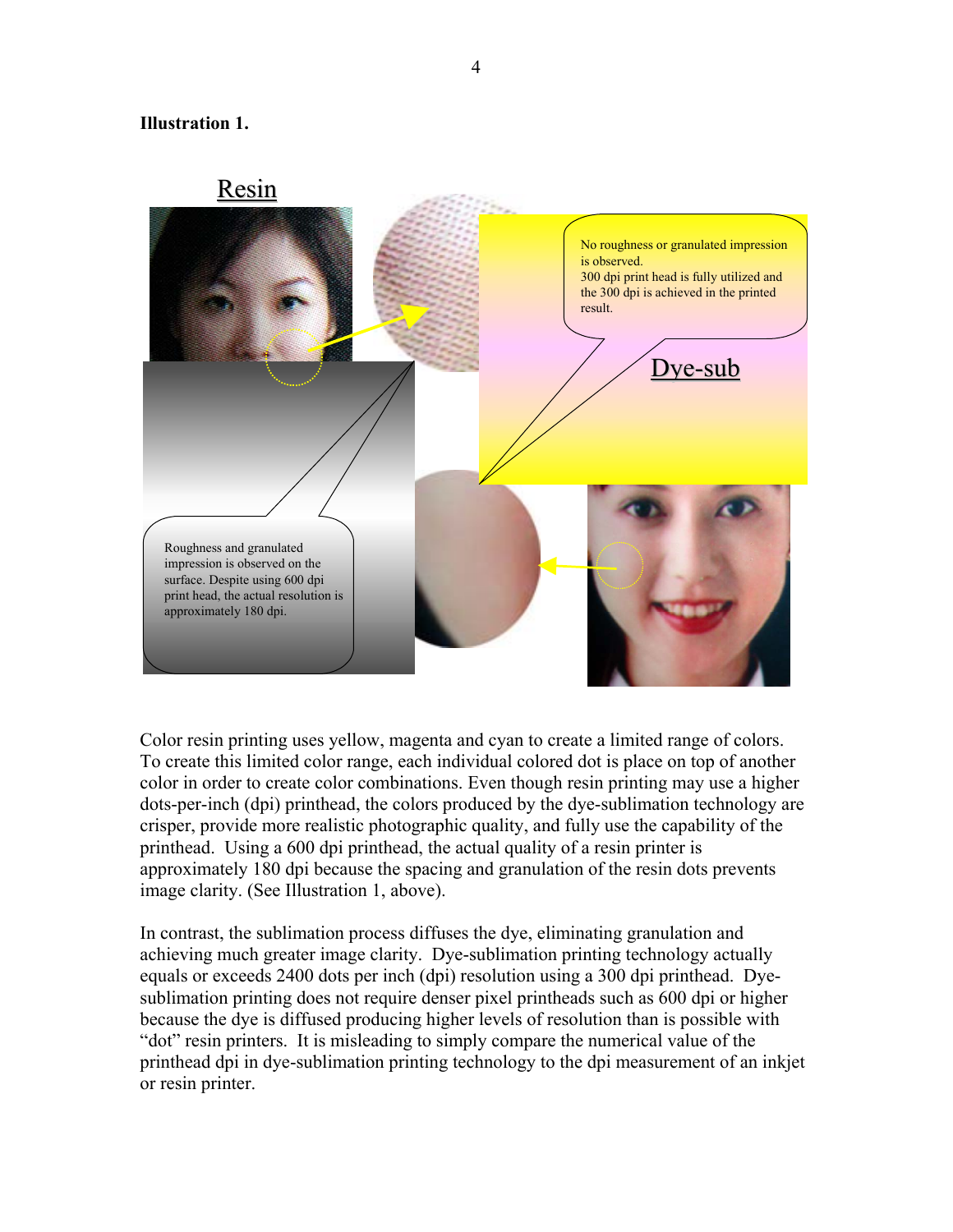Resin printing uses pigment-based colors while dye-sublimation uses dye-based colors. Pigmented colors are made from a group of molecules while dye colors are a single molecule. The pigmented color is not soluble and is encapsulated in a dot of the resin so that it can be transferred to create multiple colors and an image.

As the chart below shows, pigment inks do not accept light in the same way as dye inks. Dye inks *focus* light while pigment inks *reflect* light. It is well known in the photographic market that dye-based inks provide superior image color resulting in better images.

## **Illustration 2.**



In one study, the author states, "Pigments and dyes differ in size, resistance to external conditions, and light-reflecting abilities. Small dye particles reflect light evenly for more vibrant color. The larger size of pigment particles means . . . they tend to scatter the light they reflect, which leads to less vibrant color."

In a second study contrasting color performance of dye-based ink versus pigment-based ink, the authors say, "The criteria for evaluating color performance . . . are color gamut, optical or image density [and] light-fastness. The color gamut is defined as the limits of the array of colors that can be captured by an image-capturing device, represented by a color-encoding data medium or physically realized by an output device or medium. Therefore, a large color gamut . . . means the capacity to produce a wide window of mixed colors. The gamut number of dye [ink] was 1.5 times larger than that of the pigment [ink] and 2.4 times [larger] than inkjet ink".<sup>2</sup>

Some colors are not reproducible by inkjet or resin dot technology. Certain graphics, logos and specifically reproducible Pantone $\mathbb{O}^3$  colors are not available using inkjet or resin printing technologies. Specifically, no less an authority on imaging than Kodak Corporation states that "Pigmented ink[s] are also less suitable for the simulation of

<sup>&</sup>lt;u>.</u> <sup>1</sup> Source for illustration 2 and quote is O'Leary, Sean, Formulating a Sourcing Strategy for Inkjet Inks,

www.screenweb.com/inks/cont/inkstrategyb/htm.<br><sup>2</sup> Jongkwan Kim, Chul-Hwan Kim, Eui-Jun Choi, Hyun-Nam Hoon, <u>Color Performance of Dye-Based and</u> Pigment-Based Color Toners, Society for Imaging Science and Technology Final Program and

Proceedings, International Conference on Digital Printing Technologies, September 19 – October 4, 2002. 3 <sup>3</sup> Pantone Corporation has created a chart of colors that have specific values so that any color using a Pantone number will always be exactly the same shade. If a specific Pantone color is specified, it must match exactly the color scale created and maintained by Pantone.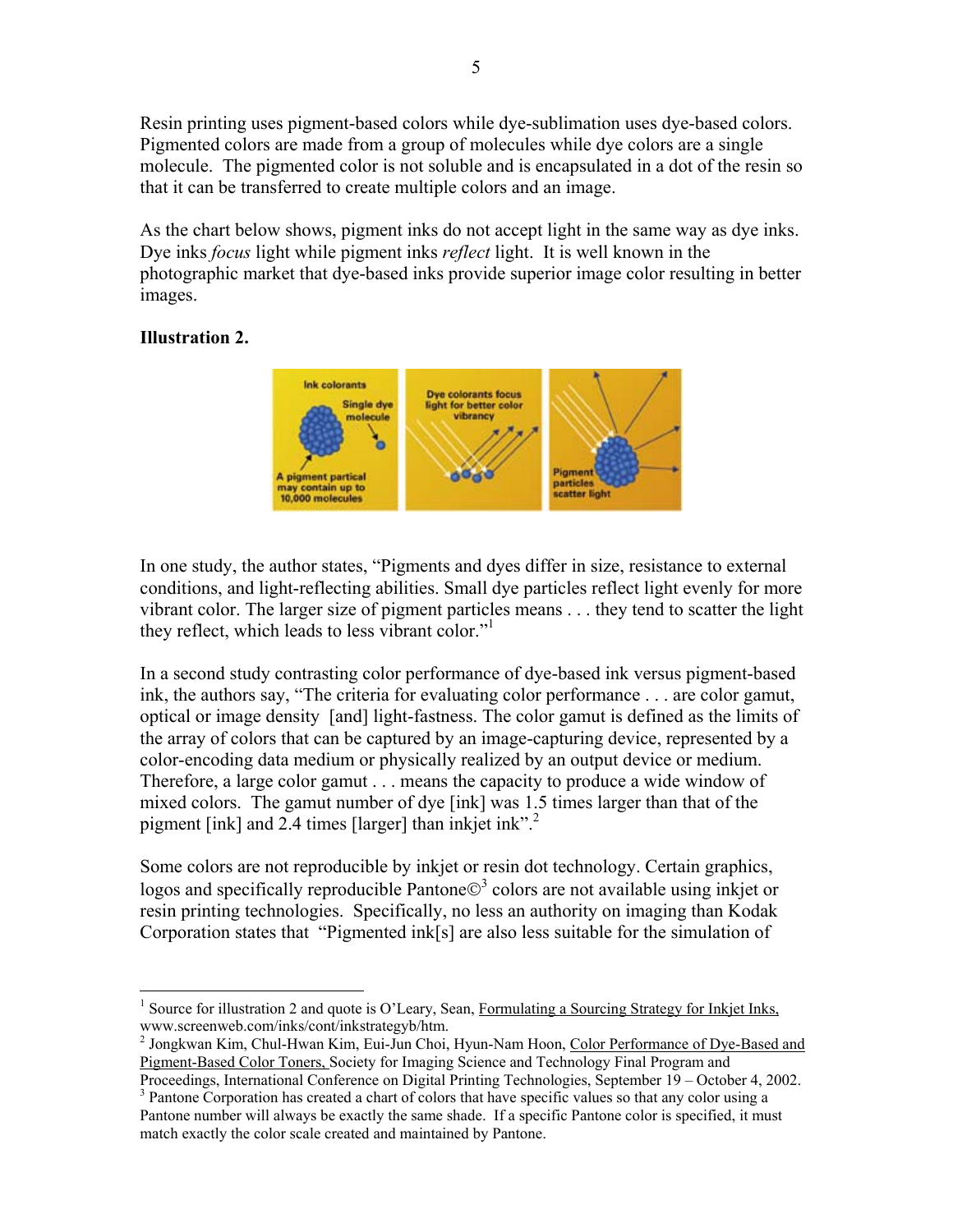Pantone® and specialized spot colors, which are especially popular in today's corporate brand palettes."<sup>4</sup>

Better colors plus the full gamut of actual colors result in the highest quality print images. Since dye-sublimation printing technology utilizes color gradation more accurately, the images are clearer and better defined, allowing images with less contrast to be produced more accurately. This becomes important when creating small photographic images such as those typically printed onto identification cards.

Recognition of a person's eyes is a crucial part of photo identification. Fine detail is more accurately reproduced with dye-sublimation printing which gives greater resolution to the eyes (See Illustration 3), making for easier, more accurate identification.

Full color reproduction capability is even more significant when printing a wide range of skin tones. Inkjet and resin printing technologies cannot match the ability of dyesublimation to accurately reproduce all of the different skin tones of a diverse population. As one of the key reasons for using a facial image on a card is easy recognition of that person, dye-sublimation's high color image quality is a crucial factor in getting the desired results of an identification card.

# **2. Bar Code Accuracy**

In order to produce bar codes that can be read by all bar code readers, dye-sublimation, inkjet and resin printers use pigmented-black ink.

Bar code readers do not distinguish between "good", "fair" and "bad" bar codes in the way that a human would. Simply put, either the bar code is readable or it is not. Almost all companies that produce bar codes use the A through F grading system developed by the American National Standards Institute (ANSI). Testing of bar codes is done by scanning the printed bar code through a Webscan TrueCheck Verifier, which then registers a reading of A through F based on the ANSI standards for each alphabetic level. However, a "D" reading is still readable by a bar code reader. The key is to produce bar codes that can be scanned very reliably by bar code readers. Even though the human eye may see one bar code image as better than another, this is immaterial to a bar code reader.

Two common bar code fonts used in the identification card industry are "Code 3 of 9" and "PDF417". These two fonts are also used in the DOD Common Access Card. Tests were performed on FARGO HDP825-LC printers to determine the quality of bar codes produced by reverse image dye-sublimation printing. To verify compliance, both Code 3 of 9 and PDF417 bar codes were tested with a Webscan TrueCheck Verifier.

- For Code 3 of 9 bar codes, the Webscan verifier consistently assigned a grade of either "A" or "B."
- For PDF417 bar codes, a grade of either "A" or "B" is also consistently achieved.

 $\overline{a}$ <sup>4</sup> Kodak Polychrome website at http://www.kpgraphics.com/gen/prod\_support/learning\_ctr/ink\_inkjet.html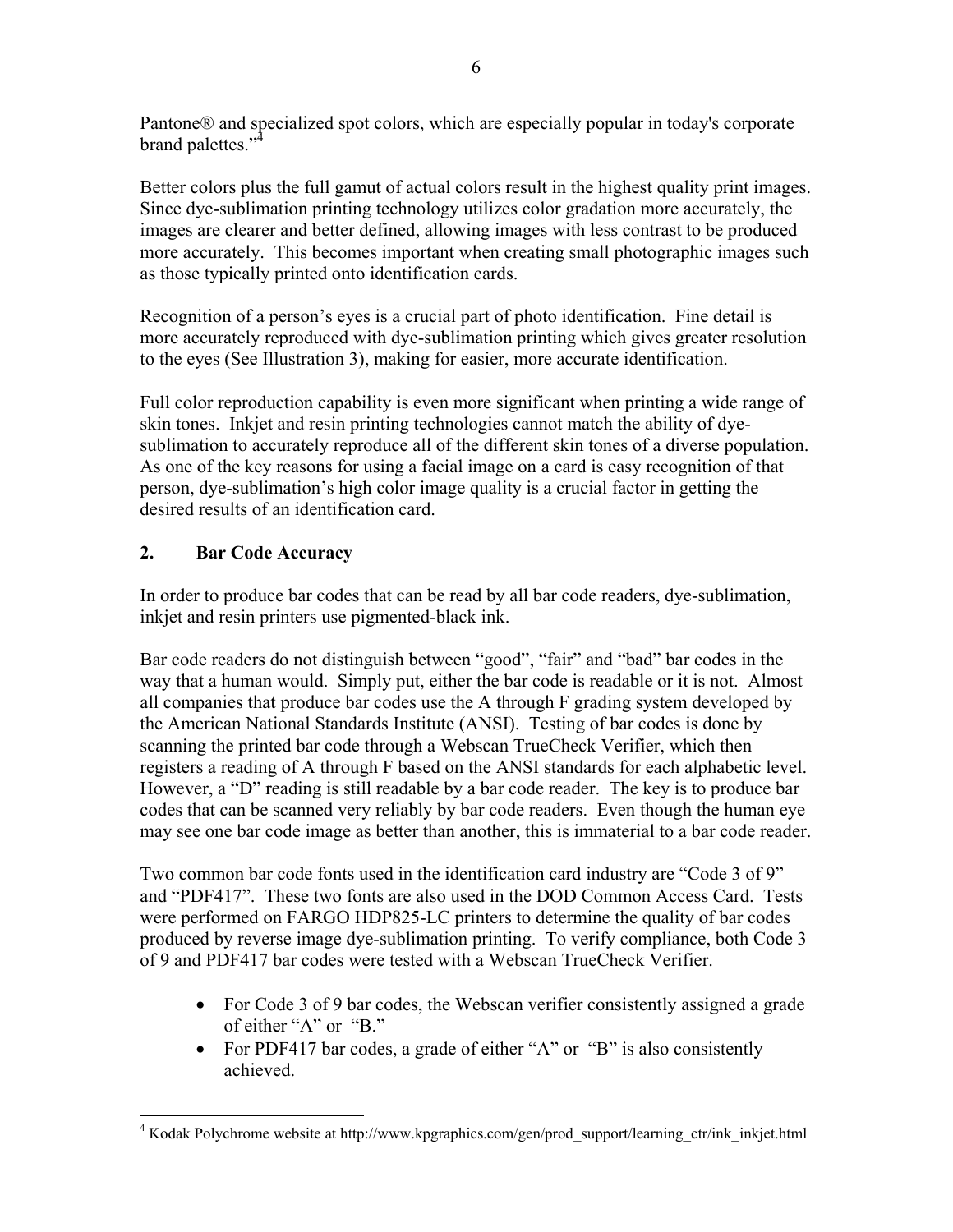This means that reverse-image dye-sublimation printers can consistently produce bar codes generating robust scanning success.

It is possible to use non-ANSI compliant bar codes that scan successfully, however these can present issues. Bar code readers typically require a bar code line that is at least 7.5 mils in width to read successfully. As both 300 dpi and 600 dpi printers can produce these minimums, the fact that one image looks "better" than another is not material.

Printers are normally optimized at the factory for the printing of ANSI standard bar codes, but can be optimized to print accurate, machine readable but non-compliant bar codes. Bar codes that are non-compliant with ANSI standards may fail testing in verification test devices, but may still be successfully read by a bar code reader. As the verification device is set to detect bar codes that comply with the ANSI standards, the ANSI A-F scale may not accurately reflect the readability of the bar code.

# **3. Card Security**

Another advantage of reverse-image dye-sublimation printing technology is that it is harder for counterfeiters to reproduce. In Japan, for example, dye-sublimation has become the printing technology of choice for driver license and passports.<sup>5</sup>

# **Illustration 3.**



Most unsophisticated counterfeiters use any technology that is readily available. Proof of this tendency is shown by the fact that once ink jet printers became readily available, there was a significant increase in the counterfeiting of travelers checks.<sup>6</sup> Since all copiers, laser printers, resin printers and ink jet printers use the dot technology as shown in Illustration 3, the image produced by the counterfeiters will look like the resin print on

 5 Dai Nippon Printing, Unpublished abstract, 2003

<sup>&</sup>lt;sup>6</sup> Speech by McHugh, John, Vice President of Security, American Express Corporation, Document Security Alliance Meeting, Washington, DC, December 17, 2002.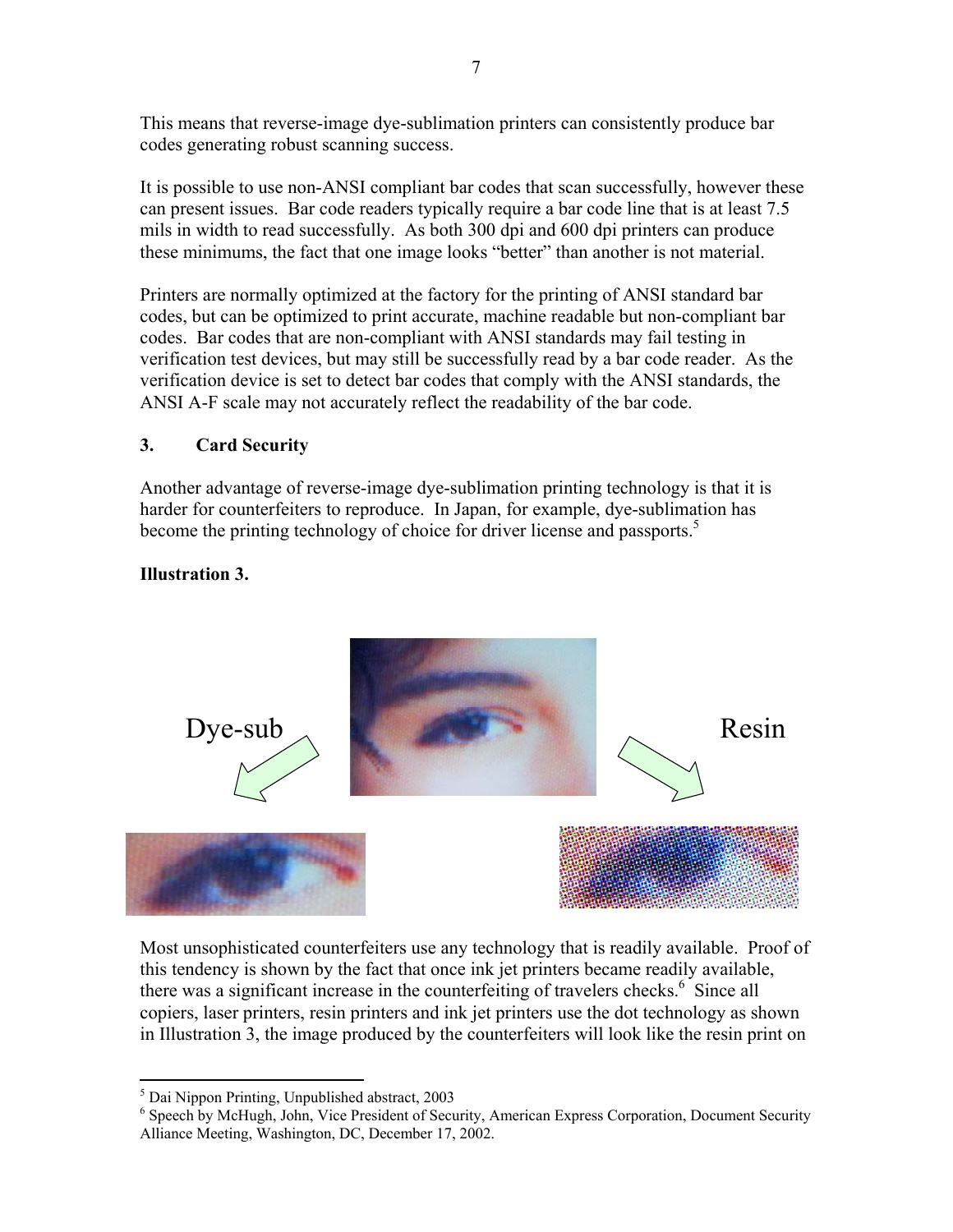the right. Looking at the image with a simple magnification device such as a magnifying glass, dye-sublimation provides an easy, visual check to defeat these counterfeiters.

## **4. Card Durability**

The photo below (Illustration 4) shows an overlaminate with holographic images that is laminated to a card using heat and pressure. Overlaminates are used to provide additional durability from abrasion, protect against fading and add additional security features such as holograms to the identification card. This technology has been used in conjunction with dye-sublimation printing for over eight years.

# **Illustration 4.**

 $\overline{a}$ 



One criticism sometimes leveled against reverse image dye-sublimation printing technology is that the dyes used may fade. Overlaminates solve this problem. To test the susceptibility of reverse image dyes to fading after an overlaminate has been applied, the card and overlaminate are exposed to ultraviolet light for a period of ninety-six hours using a standard QUV test apparatus. The cards are then measured to determine how much fading has occurred. The measurement is the difference in color from non-exposed cards and exposed cards expressed by calculating "Delta-E". Delta-E is used to mathematically describe the distance between two colors by the use of a color measurement made by a spectrodensitometer.

To a casual viewer, a difference of less than 5 – 6 Delta-E is imperceptible. A trained eye is capable of differentiating two colors that are closer to  $3 - 4$  Delta-E apart. Tolerances of less than 2 Delta units are indistinguishable to the eye.7

When this standard test was performed on cards laminated with Fargo Electronics' PolyGuard Overlaminate, fading of 12 Delta-E occurred. The same test on cards produced with a newly improved PolyGuard Overlaminate from Fargo exhibited fading of only 2 Delta-E. This fading exhibited with the newly improved PolyGuard Overlaminate is imperceptible to the eye.

Another very important factor to consider when selecting a printing technology is the adhesion of the laminate to the card. Significant effort on the part of overlaminate manufacturers and reverse image dye-sublimation printer manufacturers have been made to ensure that the overlaminates securely fasten to the card.

 $<sup>7</sup>$  This information was taken from http://www.colorspan.com/support/tools/deltae.asp. For a more detailed</sup> explanation of the measurement process, please access this site.